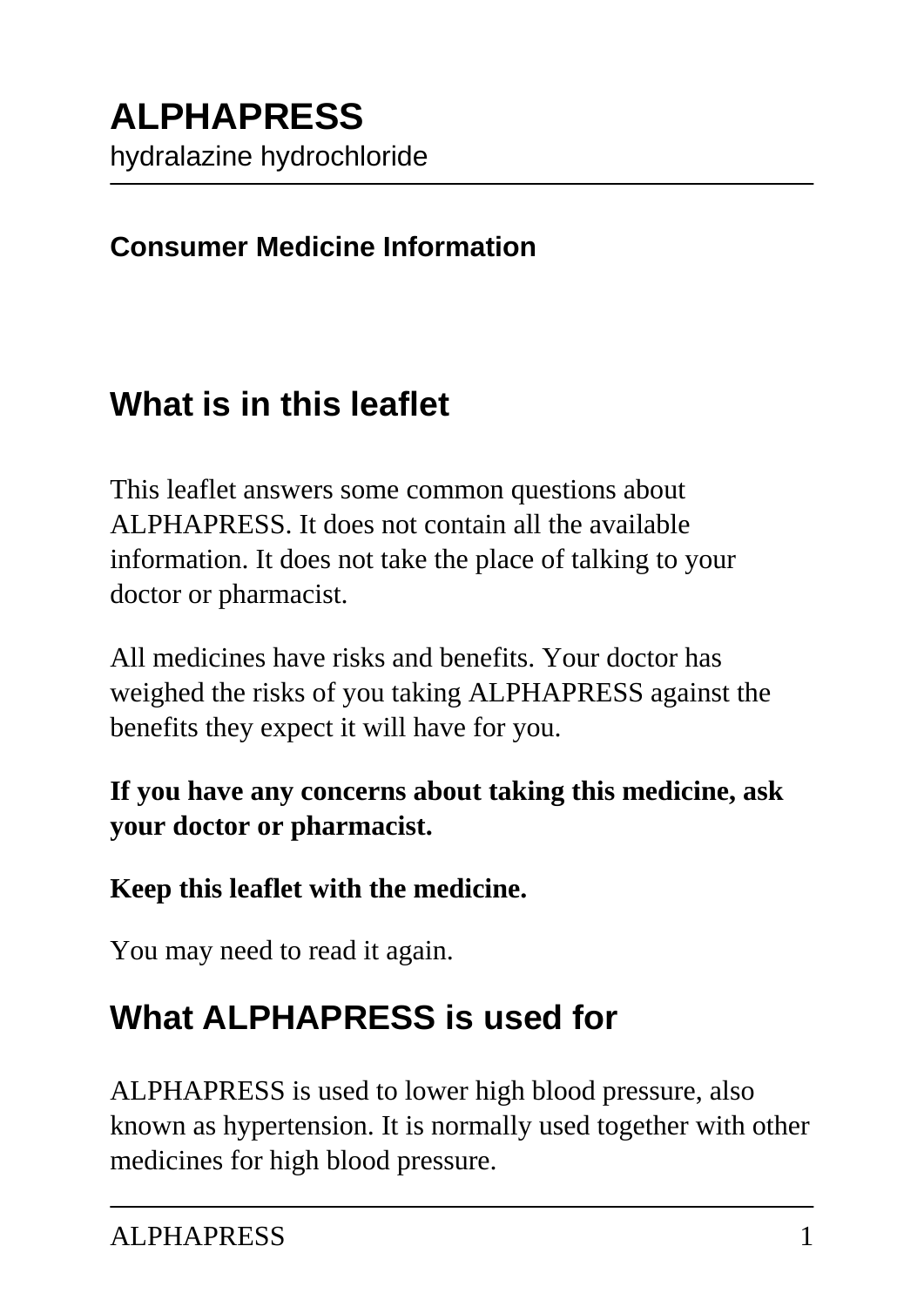This medicine works by widening the blood vessels so that blood passes through them more easily. This helps to lower blood pressure.

### **Ask your doctor if you have any questions about why this medicine has been prescribed for you.**

Your doctor may have prescribed it for another reason.

There is not enough information to recommend the use of this medicine in children.

This medicine is available only with a doctor's prescription.

There is no evidence that this medicine is addictive.

# **Before you take ALPHAPRESS**

### **When you must not take it**

#### **Do not take ALPHAPRESS if you have an allergy to:**

- any medicine containing hydralazine hydrochloride
- any of the ingredients listed at the end of this leaflet

Some of the symptoms of an allergic reaction may include:

- shortness of breath
- wheezing or difficulty breathing
- swelling of the face, lips, tongue or other parts of the body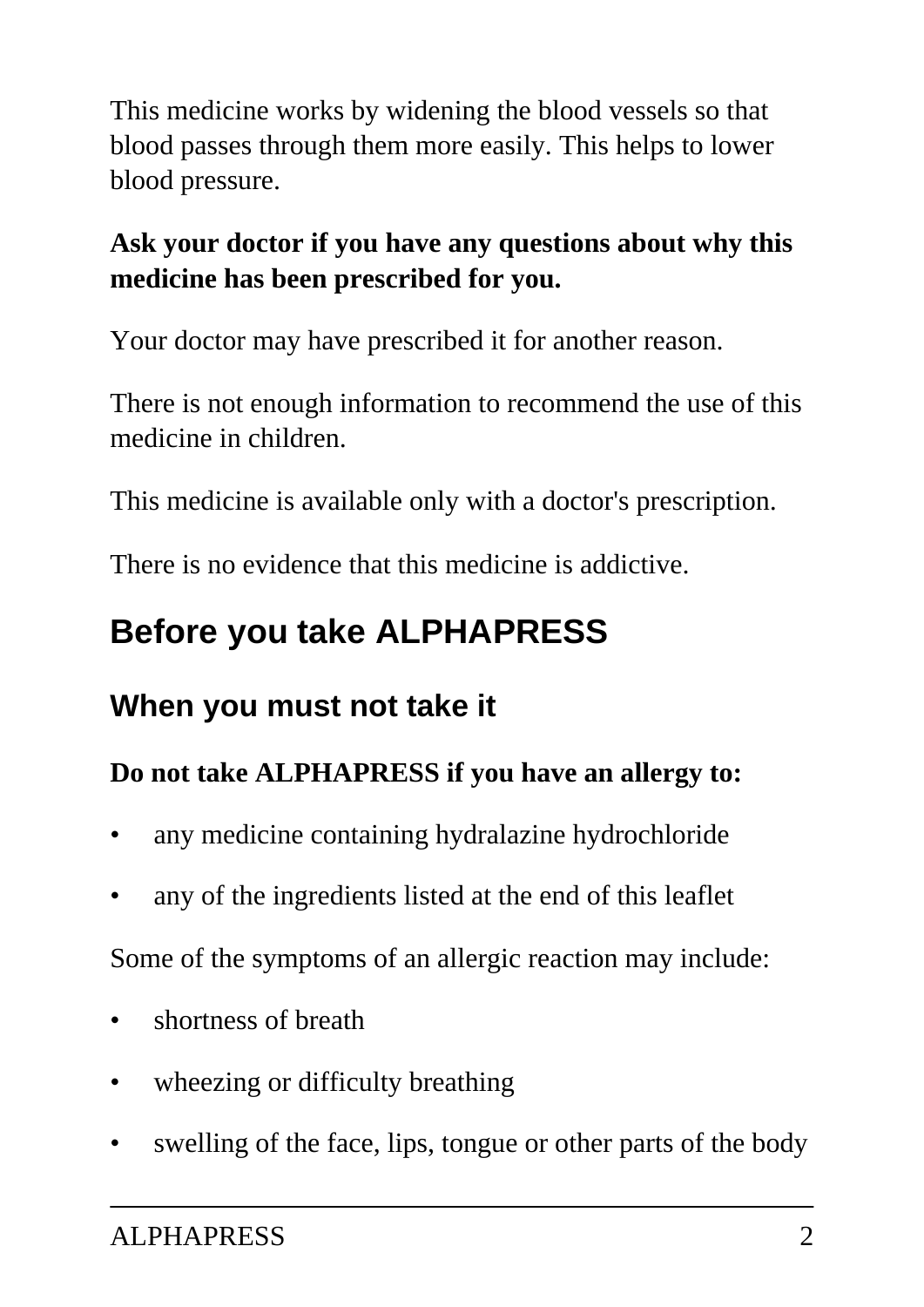rash, itching or hives on the skin

### **Do not take ALPHAPRESS if you have:**

- systemic lupus erythematosus (SLE)
- certain heart conditions such as heart failure, narrowing of the valves in the heart or swelling around the heart
- a very fast, irregular or pounding heart beat
- a condition called dissecting aortic aneurysm where there is swelling and weakening of a large blood vessel
- thyrotoxicosis (an overactive thyroid gland)

### **Do not take this medicine after the expiry date printed on the pack or if the packaging is torn or shows signs of tampering.**

If it has expired or is damaged, return it to your pharmacist for disposal.

#### **Do not give this medicine to children.**

Safety and effectiveness in children have not been established.

**If you are not sure whether you should start taking this medicine, talk to your doctor.**

### **Before you start to take it**

**Tell your doctor if you have allergies to any other medicines, foods, preservatives or dyes.**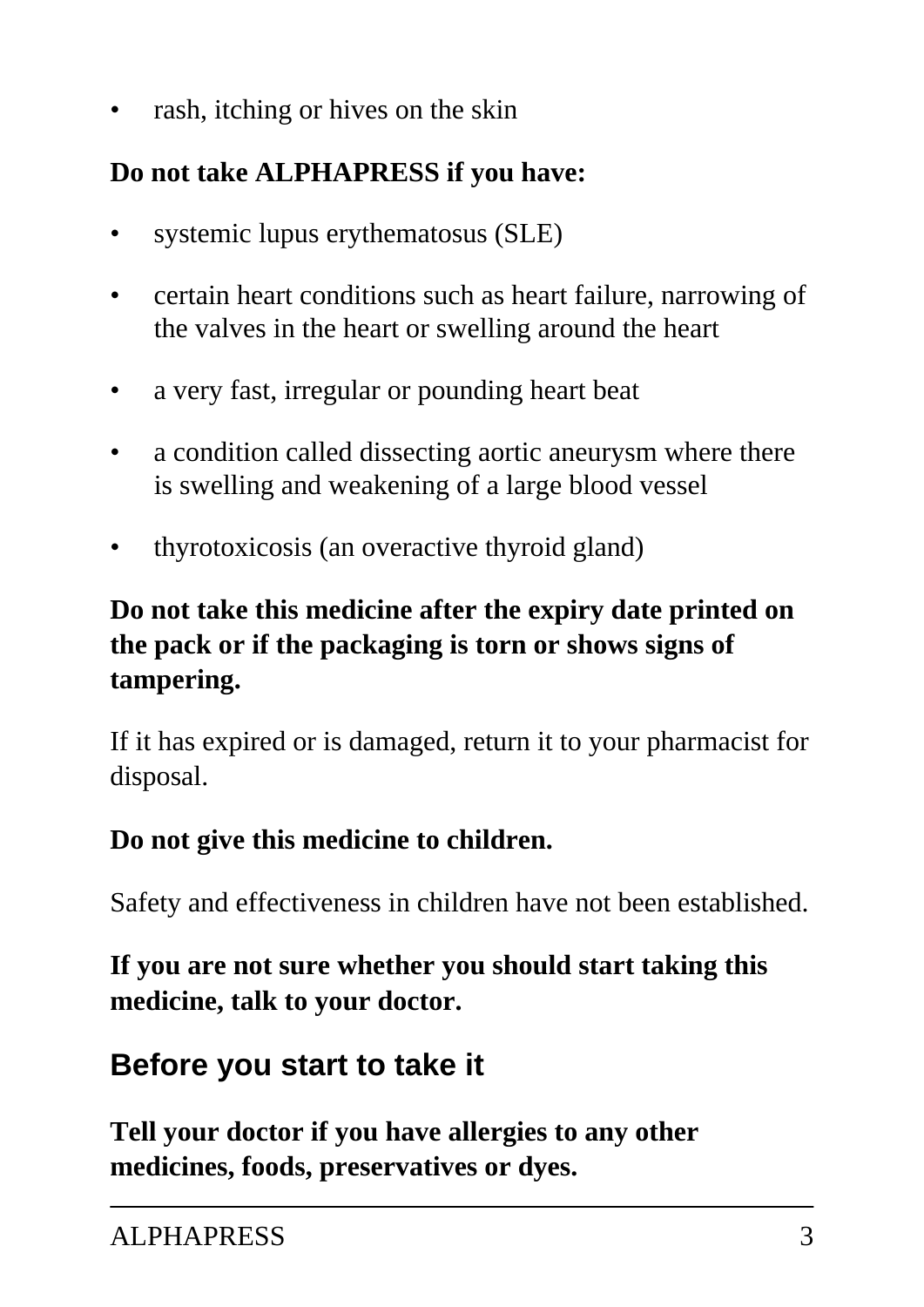### **Tell your doctor if you have, or have had, any medical conditions, especially the following:**

- heart failure, coronary heart disease such as angina or a recent heart attack, or any other heart problem
- stroke or any other problems with poor blood flow to the brain
- kidney problems
- liver problems

Your doctor may want to take special care if you have any of these conditions.

### **Tell your doctor if you are pregnant or plan to become pregnant.**

ALPHAPRESS may affect your developing baby if you take it during pregnancy.

Your doctor can discuss with you the risks and benefits involved.

### **Tell your doctor if you are breastfeeding or wish to breastfeed.**

The active ingredient in ALPHAPRESS passes into breast milk and there is a possibility that your baby may be affected.

### **Tell your doctor if you plan to have surgery.**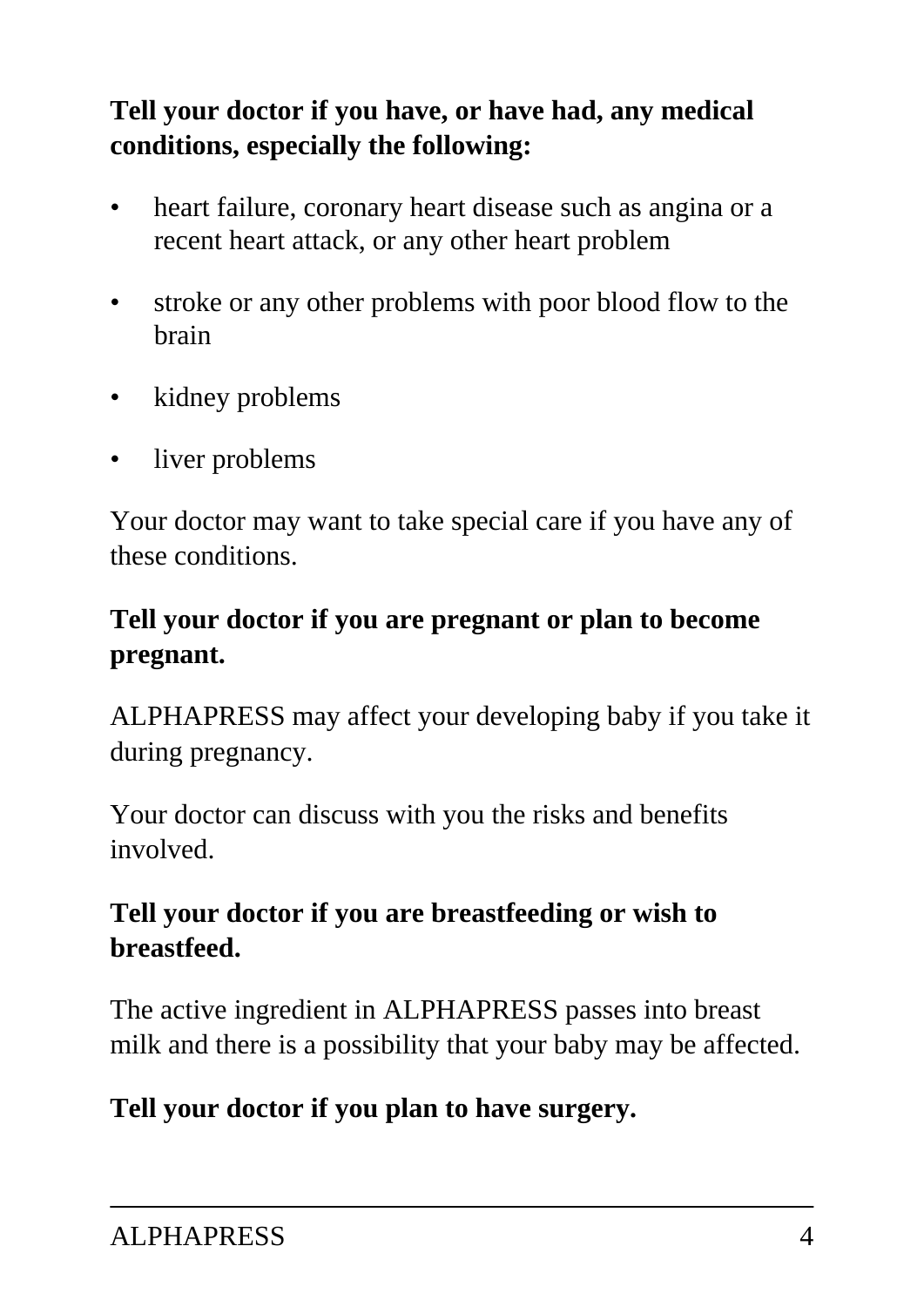**If you have not told your doctor about any of the above, tell them before you start taking ALPHAPRESS.**

## **Taking other medicines**

**Tell your doctor or pharmacist if you are taking any other medicines, including any that you get without a prescription from your pharmacy, supermarket or health food shop.**

Some medicines and ALPHAPRESS may interfere with each other. These include:

- medicines used to treat high blood pressure or heart conditions such as beta-blockers (e.g. propranolol, metoprolol); ACE inhibitors and calcium channel blockers
- diuretics, also called fluid or water tablets
- monoamine oxidase inhibitors and tricyclic antidepressants, which are medicines used to treat depression
- medicines used to treat certain mental and emotional conditions such as schizophrenia
- adrenaline, a medicine used in emergency situations or to treat a severe allergic reaction

These medicines may be affected by ALPHAPRESS or may affect how well it works. You may need different amounts of your medicines, or you may need to take different medicines.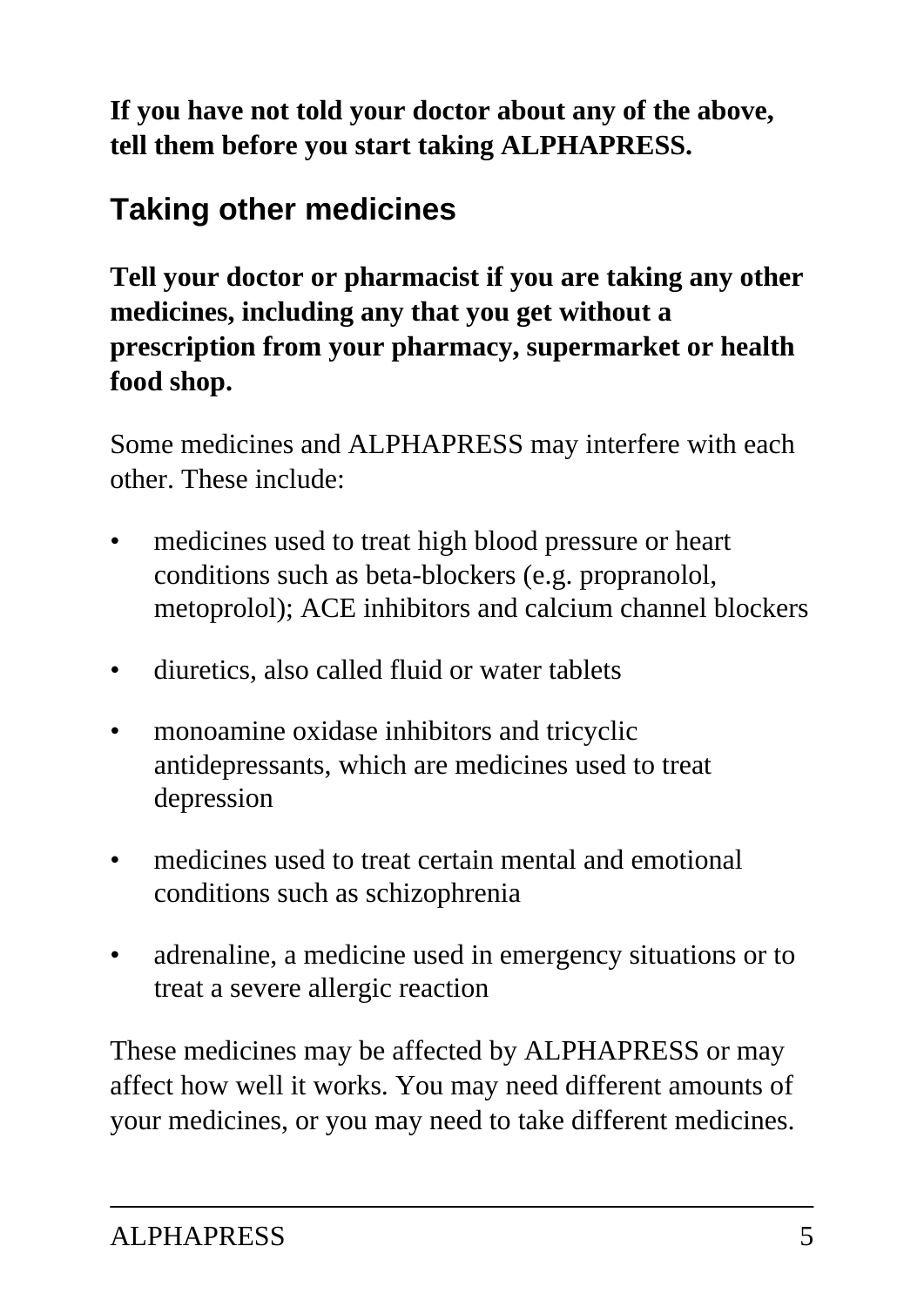Your doctor and pharmacist have more information on medicines to be careful with or avoid while taking this medicine.

# **How to take ALPHAPRESS**

**Follow all directions given to you by your doctor or pharmacist carefully.**

They may differ from the information contained in this leaflet.

**If you do not understand the instructions on the bottle, ask your doctor or pharmacist for help.**

## **How much to take**

The usual starting dose is 25 mg twice a day.

Your doctor may increase your dose depending on how you respond to this medicine.

### **How to take it**

**Swallow the tablets with a glass of water.**

## **When to take it**

**Take your medicine at about the same time each day.**

Taking it at the same time each day will have the best effect. It will also help you remember when to take it.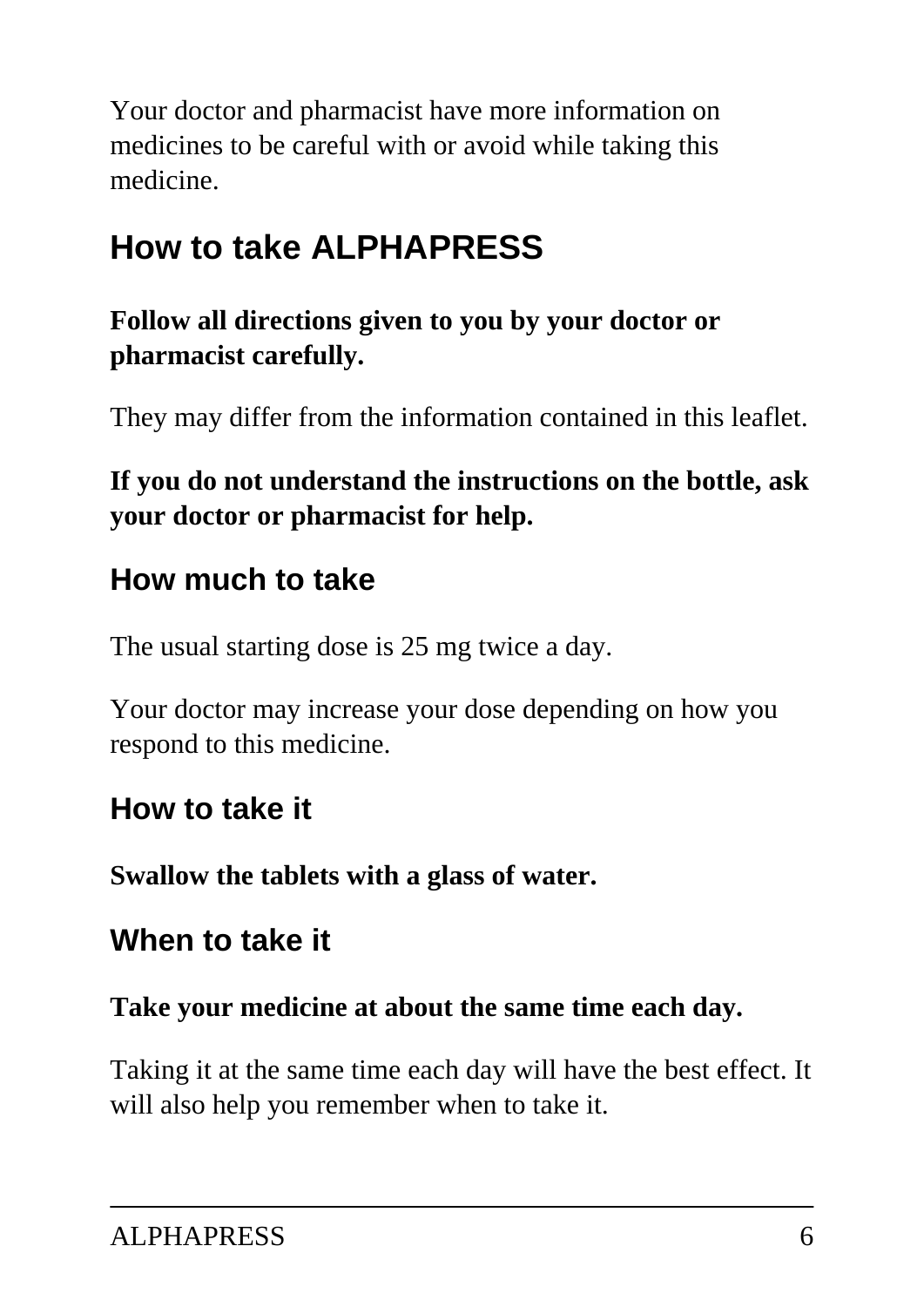# **How long to take it**

### **Continue taking your medicine for as long as your doctor tells you.**

This medicine helps to control your condition, but does not cure it. It is important to keep taking your medicine even if you feel well.

# **If you forget to take it**

**If it is almost time for your next dose, skip the dose you missed and take your next dose when you are meant to.**

**Otherwise, take it as soon as you remember, and then go back to taking your medicine as you would normally.**

**Do not take a double dose to make up for the dose that you missed.**

This may increase the chance of you getting an unwanted side effect.

**If you are not sure what to do, ask your doctor or pharmacist.**

**If you have trouble remembering to take your medicine, ask your pharmacist for some hints.**

# **If you take too much (overdose)**

**Immediately telephone your doctor, or the Poisons Information Centre (telephone 13 11 26) for advice, or go to Accident and Emergency at the nearest hospital, if you**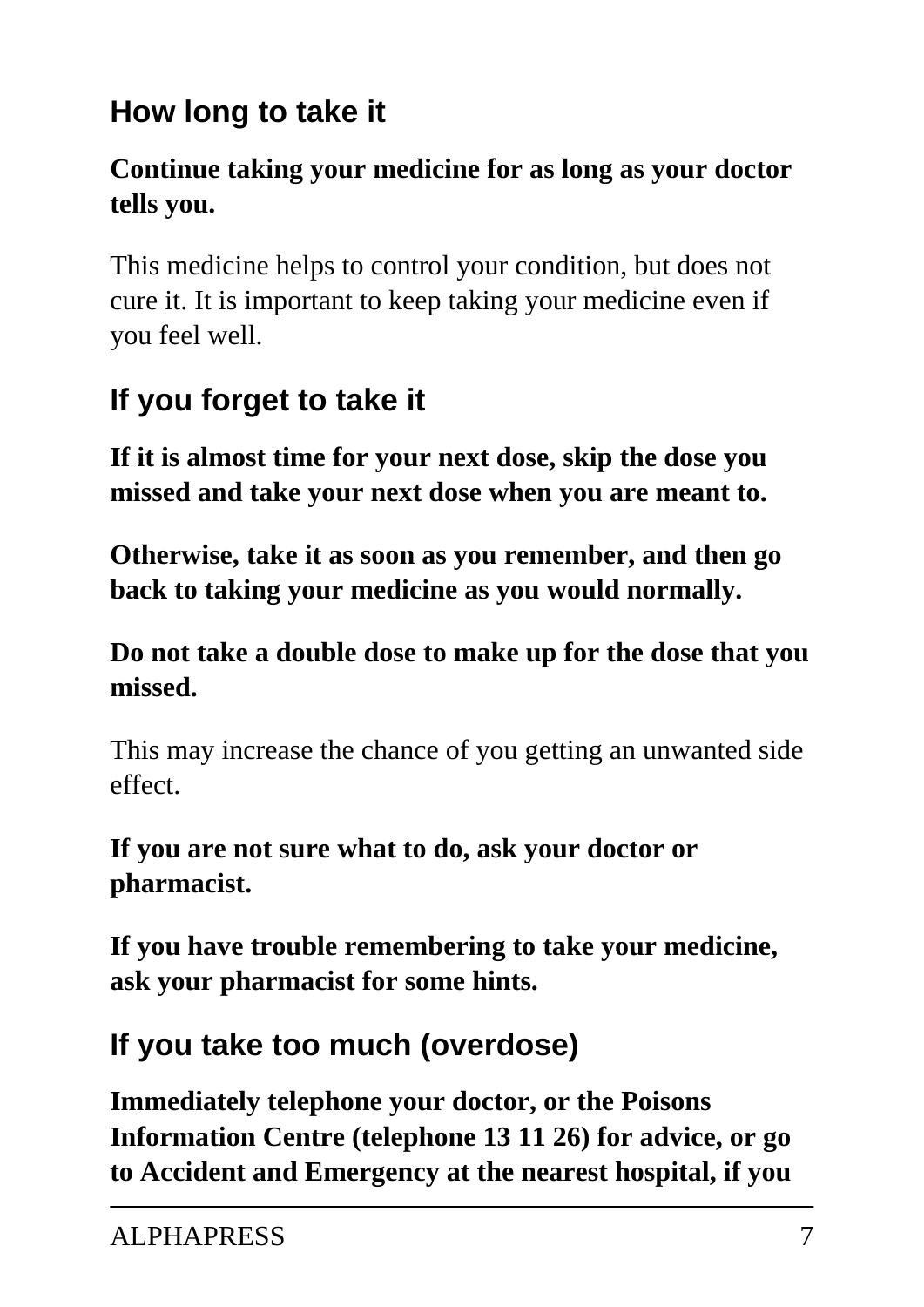### **think that you or anyone else may have taken too much ALPHAPRESS.**

### **Do this even if there are no signs of discomfort or poisoning.**

You may need urgent medical attention.

Symptoms of an overdose may include having a very fast or irregular heart beat, chest pain, sweating, feeling sick, dizzy or faint.

# **While you are using ALPHAPRESS**

## **Things you must do**

**If you are about to be started on any new medicine, remind your doctor and pharmacist that you are taking ALPHAPRESS.**

**Tell any other doctors, dentists and pharmacists who treat you that you are taking this medicine.**

**If you are going to have surgery, including dental surgery, tell your surgeon, anaesthetist or dentist that you are taking this medicine.**

**If you become pregnant while taking this medicine, tell your doctor immediately.**

**Keep all of your doctor's appointments so that your pgoress can be checked.**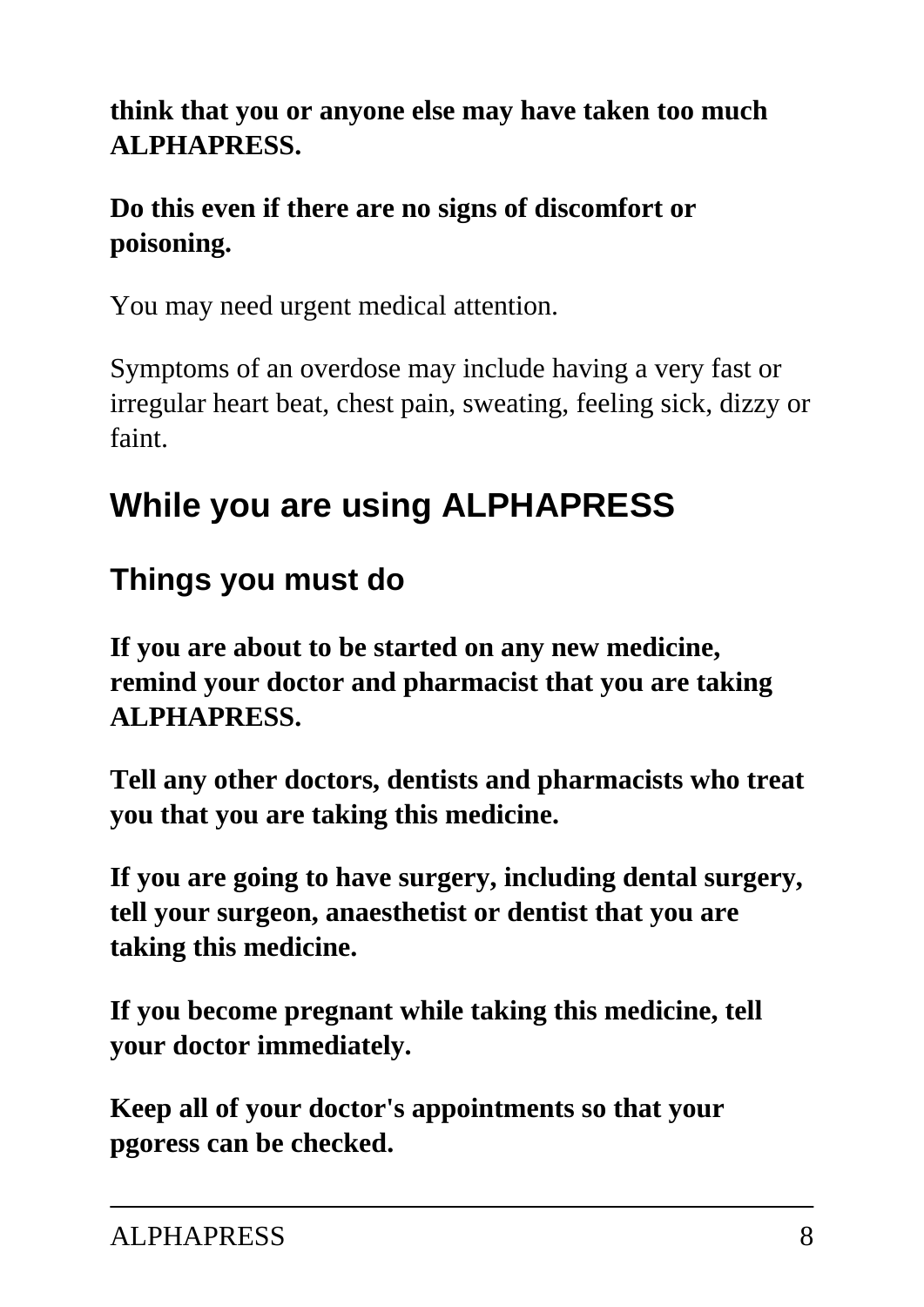You may need to have tests to check your blood and kidneys.

### **Things you must not do**

**Do not take ALPHAPRESS to treat any other complaints unless your doctor tells you to.**

#### **Do not give your medicine to anyone else, even if they have the same condition as you.**

Do not stop taking your medicine or lower the dosage without checking with your doctor.

If you stop taking it suddenly, your condition may worsen or you may have unwanted side effects.

## **Things to be careful of**

#### **Be careful driving or operating machinery until you know how ALPHAPRESS affects you.**

This medicine may cause dizziness or light-headedness in some people. If you have any of these symptoms, do not drive, operate machinery or do anything else that could be dangerous.

### **Be careful drinking alcohol while you are taking this medicine.**

If you drink alcohol, dizziness or light-headedness may be worse.

### **If you feel light-headed, dizzy or faint when getting out of bed or standing up, get up slowly.**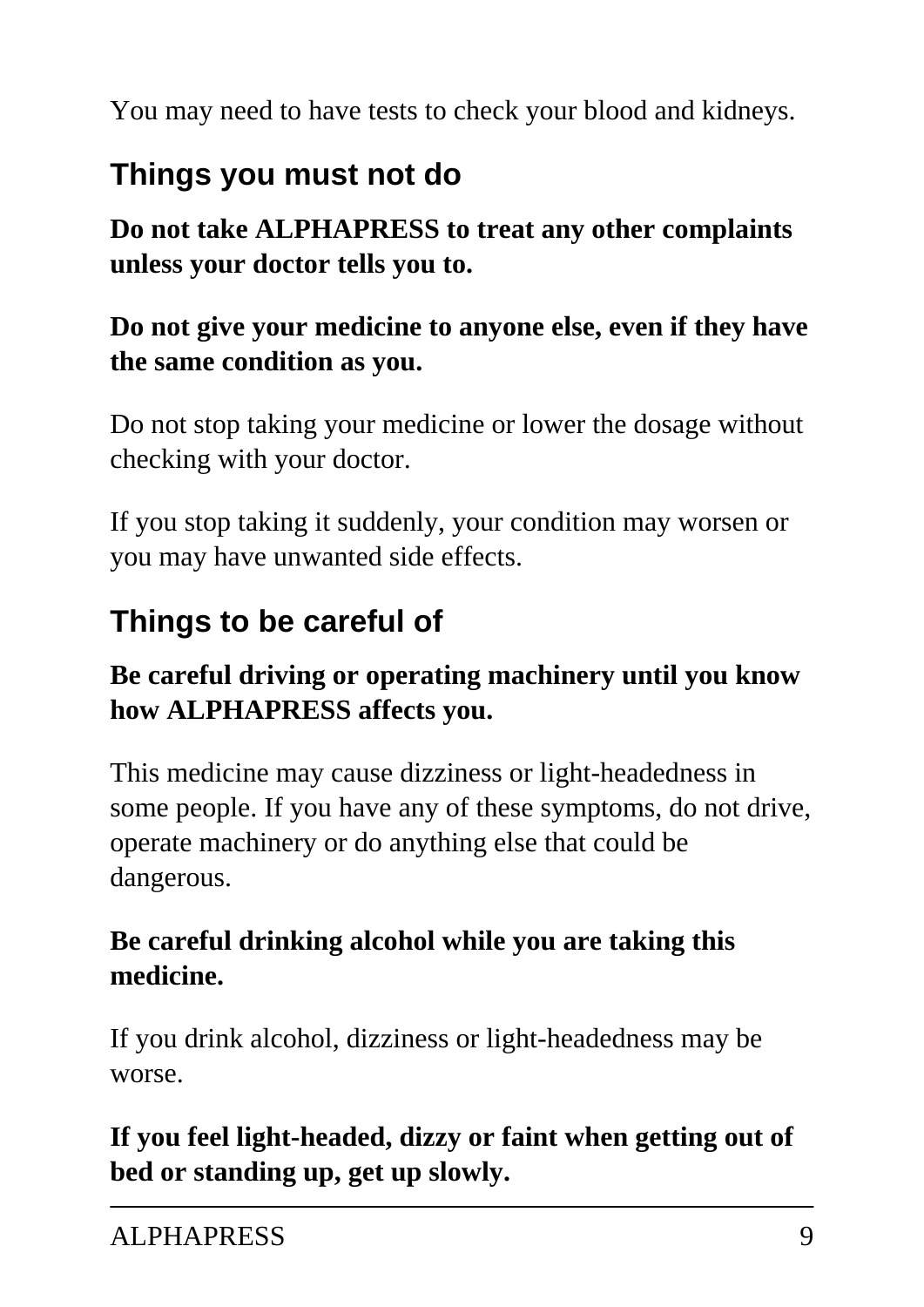Standing up slowly, especially when you get up from bed or chairs, will help your body get used to the change in position and blood pressure. If this problem continues or gets worse, talk to your doctor.

# **Side effects**

### **Tell your doctor or pharmacist as soon as possible if you do not feel well while you are taking ALPHAPRESS.**

This medicine helps most people with high blood pressure, but it may have unwanted side effects in a few people. All medicines can have side effects. Sometimes they are serious, most of the time they are not. You may need medical attention if you get some of the side effects.

### **Do not be alarmed by the following lists of side effects. You may not experience any of them.**

**Ask your doctor or pharmacist to answer any questions you may have.**

**Tell your doctor or pharmacist if you notice any of the following and they worry you:**

- dizziness
- headache
- flushing
- nausea (feeling sick), vomiting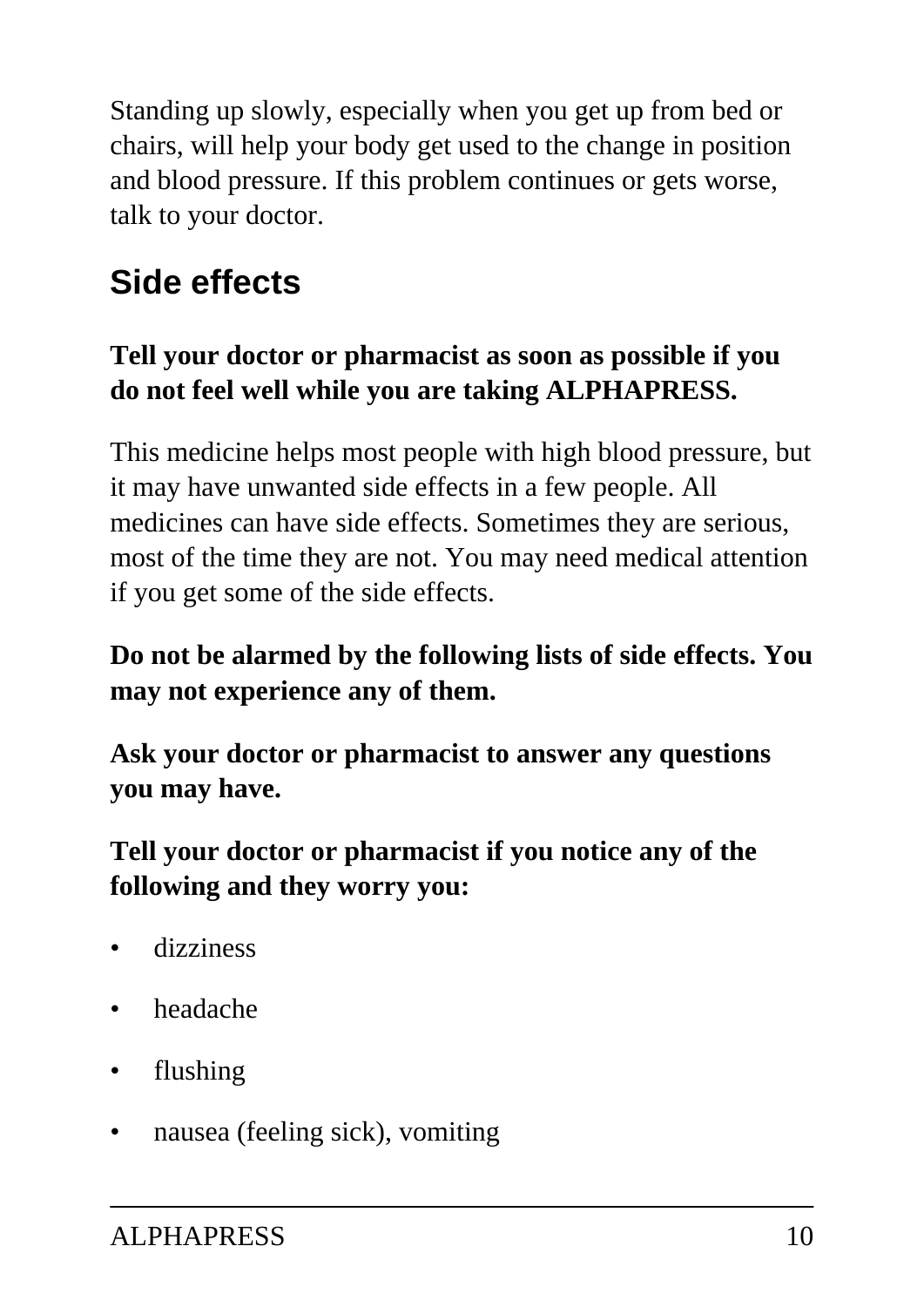- diarrhoea
- blocked nose
- fast, irregular or pounding heart beat

The above list includes the more common side effects of your medicine. These side effects generally go away with continued treatment.

#### **Tell your doctor as soon as possible if you notice any of the following:**

- severe pain in the stomach with bloating, gut cramps and vomiting
- nausea, vomiting, loss of appetite, feeling generally unwell, fever, itching, yellowing of the skin and eyes, and dark coloured urine
- tiredness, headaches, being short of breath when exercising, dizziness and looking pale
- frequent signs of infection such as fever, severe chills, sore throat or mouth ulcers
- bleeding or bruising more easily than normal
- tingling or numbness of the hands or feet
- agitation, anxiety, depression, hallucinations

The above list includes serious side effects that may require medical attention.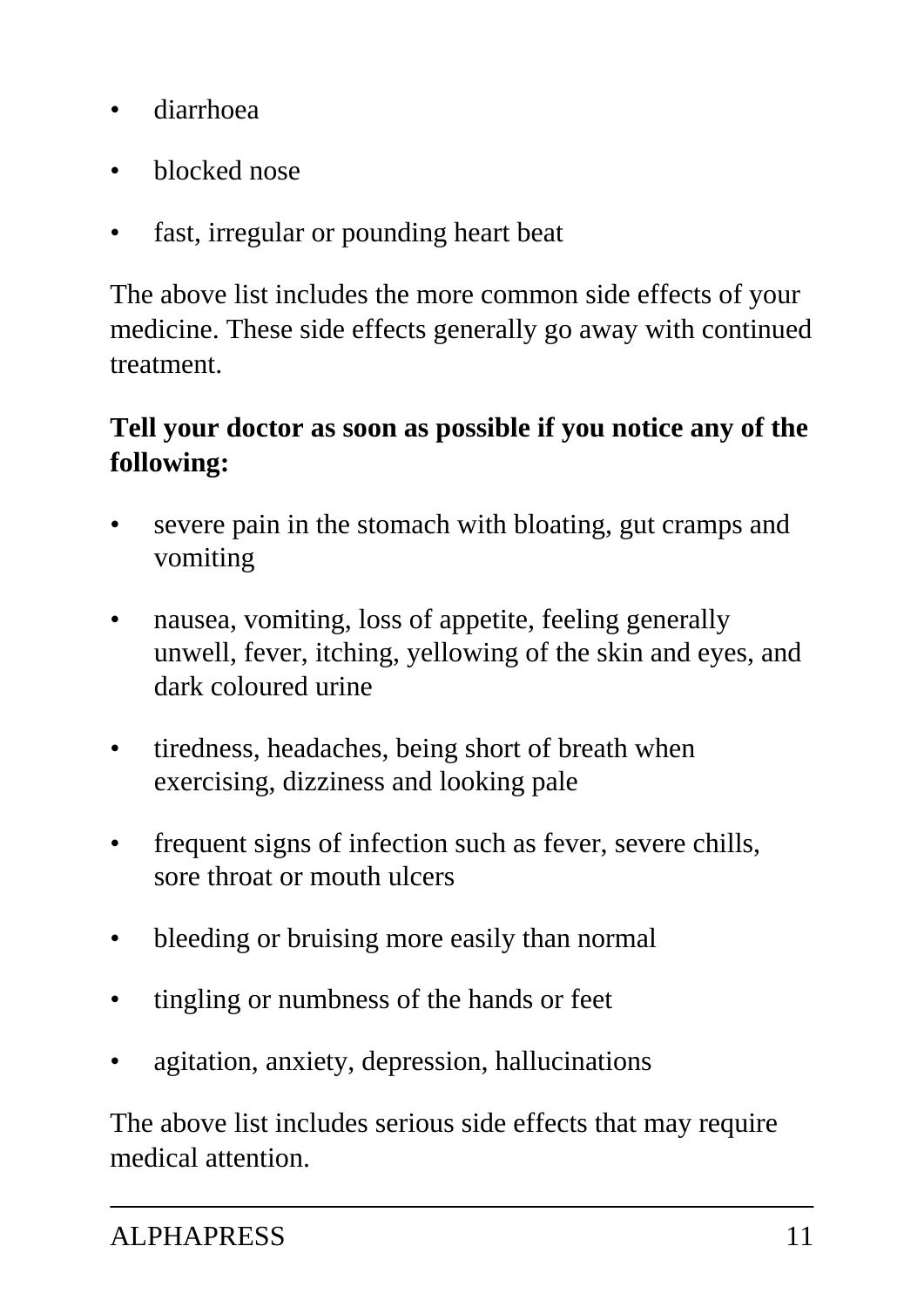### **If any of the following happen, tell your doctor immediately or go to Accident and Emergency at your nearest hospital:**

- chest pain
- wheezing or shortness of breath
- skin rash, itching or hives
- muscle aches, painful swollen joints
- systemic lupus erythematosus (SLE)-like syndrome with symptoms such as joint pain, fever and skin rash
- shortness of breath and swelling of the feet or legs due to fluid build-up
- passing little urine or no urine

The above list includes very serious side effects. You may need urgent medical attention or hospitalisation.

#### **Tell your doctor or pharmacist if you notice anything that is making you feel unwell.**

Other side effects not listed above may also occur in some people.

# **After using ALPHAPRESS**

## **Storage**

**Keep your tablets in the bottle until it is time to take them.**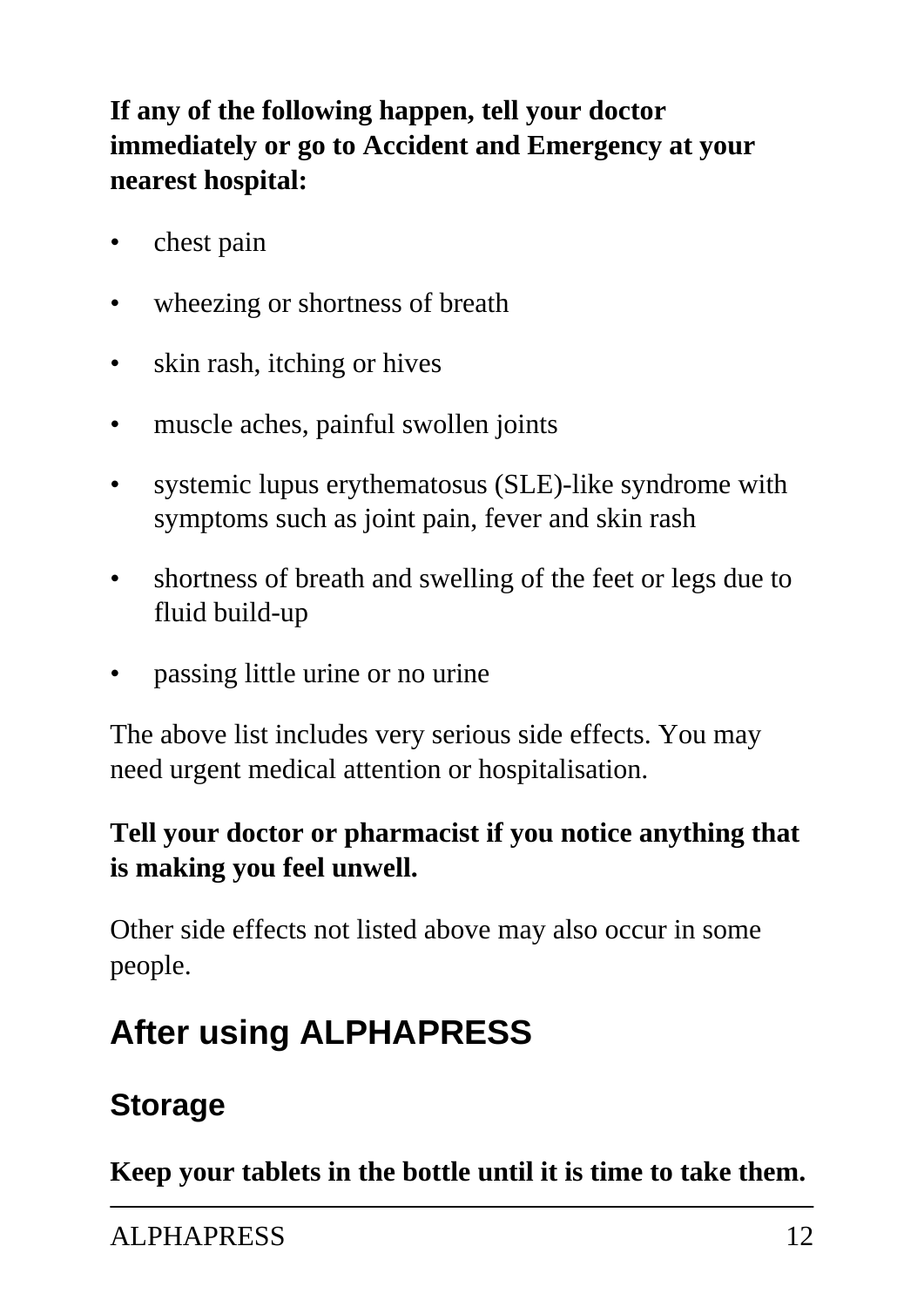If you take the tablets out of the bottle they may not keep well.

### **Keep your tablets in a cool dry place where the temperature stays below 25°C. Protect from light.**

### **Do not store ALPHAPRESS or any other medicine in the bathroom or near a sink. Do not leave it on a window sill or in the car.**

Heat and dampness can destroy some medicines.

#### **Keep it where children cannot reach it.**

A locked cupboard at least one-and-a-half metres above the ground is a good place to store medicines.

## **Disposal**

**If your doctor tells you to stop taking this medicine or the expiry date has passed, ask your pharmacist what to do with any medicine that is left over.**

# **Product description**

# **What it looks like**

ALPHAPRESS is available in 2 strengths:

- 25 mg scored, cream coloured tablet
- 50 mg pink tablet marked HE over 50 on one side and G on the other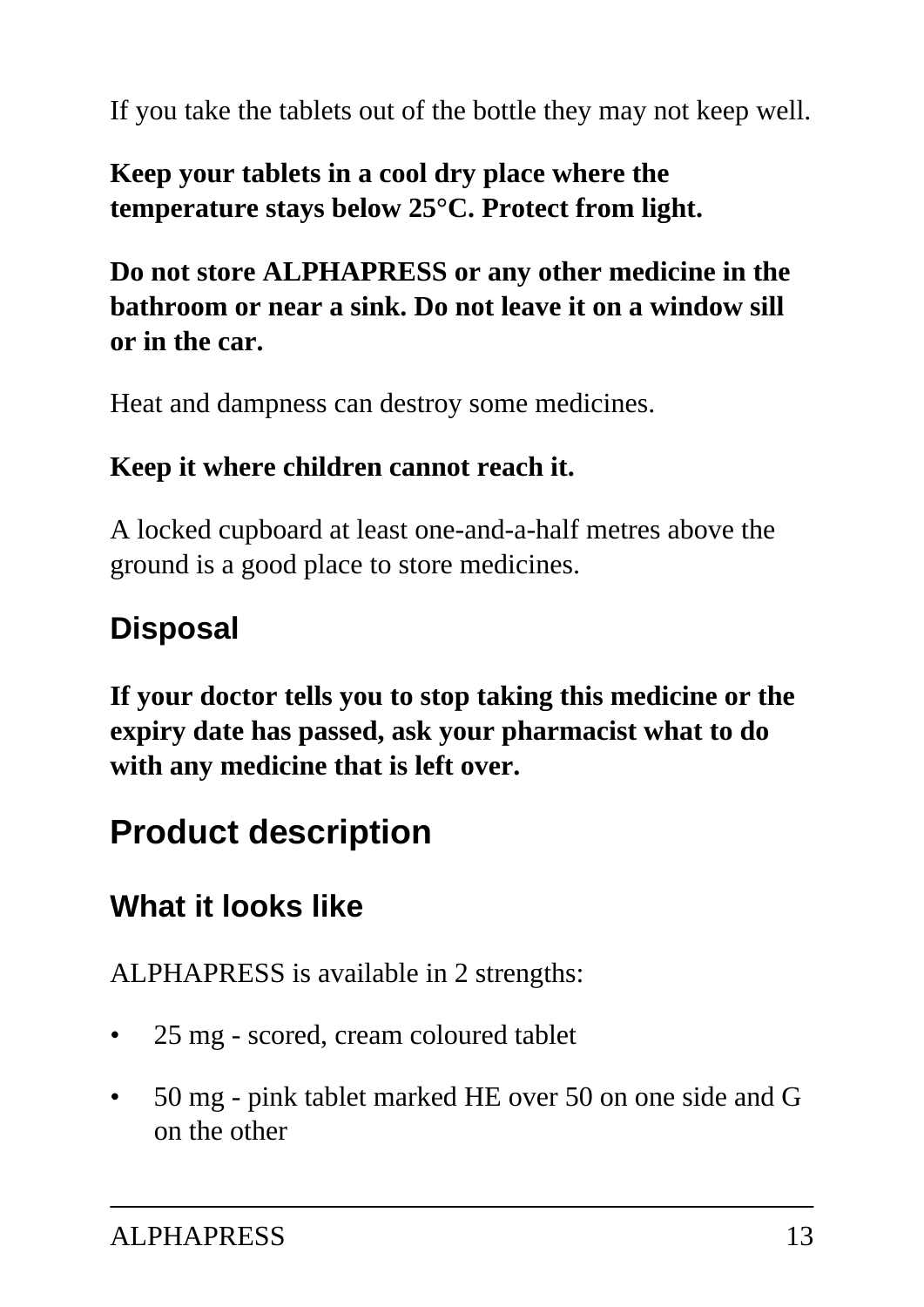Each bottle contains 100 tablets.

### **Ingredients**

ALPHAPRESS contains either 25 mg or 50 mg of hydralazine hydrochloride as the active ingredient.

The tablets also contain the following inactive ingredients:

- microcrystalline cellulose
- pregelatinised maize starch
- disodium edetate
- sodium starch glycollate
- colloidal anhydrous silica
- purified talc
- magnesium stearate
- Opadry Pink OY-LS-34902 [50 mg strength only]

The 50 mg tablets also contain lactose and traces of sulfites.

The tablets are gluten free.

### **Manufacturer**

ALPHAPRESS is made in Australia by:

#### **Alphapharm Pty Limited**

ALPHAPRESS 14